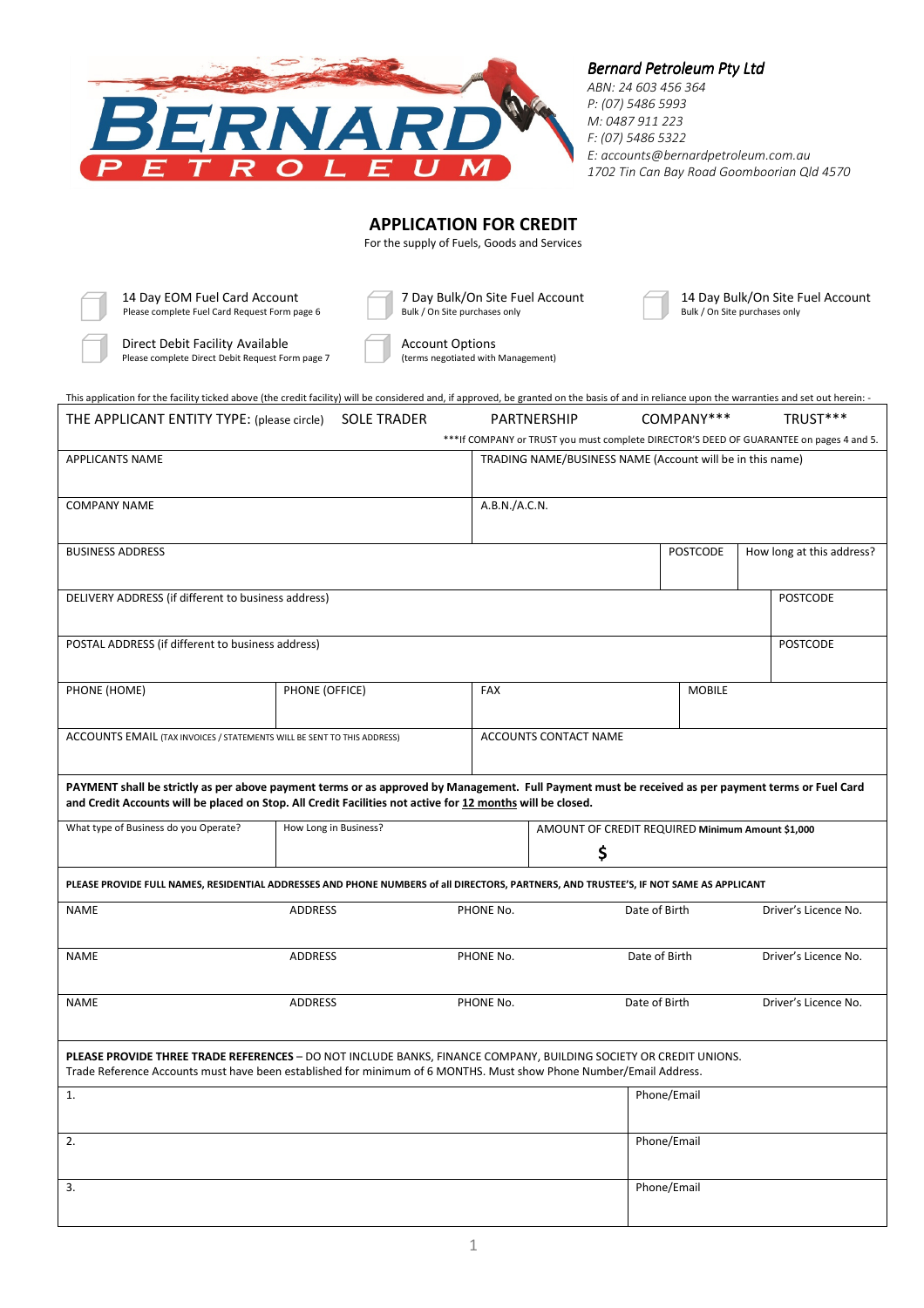1. PAYMENT TERMS<br>
(a) 7/14 DA<br>
(b) ACCOUI (a) 7/14 DAY CREDIT ACCOUNT must be paid as per the Suppliers terms or 7/14 Day Credit Account will be closed and all monies become due and payable immediately.<br>(b) ACCOUNT OPTIONS – Account credit may be discussed w

(i) cheques may be used in "C.O.D. Trading" if authorised by the Supplier.

(ii) goods or services exceeding the face value of the cheque will not be supplied.<br>(iii) the applicant must pay all dishonour costs incurred by the Supplier relating to a dishonoured cheque.<br>IT IS AN OFFENCE TO ISSUE A CH

### 2. FUEL CARD

(a) Fuel card payments and other credit accounts must be received in full as Supplier's address (as shown on Statements). Payments not received in full by 14th day of each month will be placed on stop credit. "Fuel Card Accounts" will be electronically restricted. Three (3) "Stop Credits" may result in credit facilities being cancelled. The reopening of Fuel Card<br>Account will be at the sole discretion (b) When credit approval involves the issue of a fuel card the terms on the application form for the card shall form part of the conditions of credit approval set out in this application,<br>including being liable for all deb or agents.

3. JURISDICTION

(a) The Applicant acknowledges and agrees that this agreement will be governed by the laws of Queensland, and the laws of the Commonwealth of Australia which are in force in Queensland.

(b) The Applicant acknowledges and agrees that any contract for the supply of goods or services between the Supplier and the Applicant is formed at the address of the Supplier.<br>(c) The parties to this agreement submit to t courts.

### 4. SECURITY/CHARGES

(a) The Applicant charges in favour of the Supplier all of its estate and interest in any real property that the Applicant owns at present and in the future with the amount of its

indebtedness hereunder until discharged.<br>(b) The Applicant appoints as its duly constituted attorney the Supplier's company secretary from time to time to execute in the Applicant's name and as the Applicant's act and deed any real property mortgage, general security agreement or consent to any caveat the Supplier may choose to lodge against real property that the Applicant may own in any Land<br>Titles Office in any state or territory of

(c) Where the Applicant has previously entered into an agreement with the Supplier by which the Applicant has granted a charge, mortgage or other security over real or<br>personal property, those charges, mortgages, general s

### 5. PURPOSE OF CREDIT

(a) The Applicant acknowledges and agrees that the credit to be provided to the Applicant by the Supplier is to be applied wholly or predominantly for commercial purposes. 6. FORMATION OF CONTRACT

(a) Quotations made by the Supplier will not be construed as an offer or obligation to supply in accordance with the quotation. The Supplier reserves the right to accept or reject, at its

# discretion, any offer to purchase received by it. Only written acceptance by the Supplier of the Applicant's offer will complete a contract.<br>(b) Placement of an order, either verbally or in writing, will imply acceptance o

### 7. RETENTION OF TITLE

(a) Whilst the Applicant has not paid for the goods supplied in full at any time, the Applicant agrees that property and title in the goods will not pass to the Applicant and the Supplier retains the legal and equitable title in those goods supplied and not yet sold.<br>(b) Until payment in full has been made to the Supplier, the Applicant will hold the goods in a fiduciary capacity for the Supplier and agrees

they can be identified as the property of the Supplier, and will not mix the goods with other similar goods.<br>(c) The Applicant will be entitled to sell the goods in the ordinary course of its business, but until full payme

(d) The Applicant's indebtedness to the Supplier, whether in full or in part, will not be discharged by the operation of clause 7(c) hereof unless and until the funds held on trust are (d) the Applicant's indebtedness to t remitted to the Supplier.

(e) The Applicant agrees that whilst property and title in the goods remains with the Supplier, the Supplier has the right, with or without prior notice to the Applicant, to enter upon any<br>premises occupied by the Applican

to repossess the goods which may be in the Applicant's possession, custody or control when payment is overdue.<br>(f) The Applicant will be responsible for the Supplier's costs and expenses in exercising its rights under clau

entry will not give rise to any action of trespass or similar action on the part of the Applicant against the Supplier, its employees, servants or agents.<br>(g) The Applicant agrees that where the goods have been retaken int necessary, sell the goods with the trademark or name of the Applicant on those goods, and the Applicant hereby grants an irrevocable licence to the Supplier to do all things necessary<br>to sell the goods bearing the name or

entry will not give rise to any action of trespass or similar action on the part of the Applicant against the Supplier, its employees, servants or agents.<br>(i) For the avoidance of doubt, the Supplier's interest constitutes

(a) The Supplier reserves the right to withdraw credit at any time, whether the Applicant is in default under the terms of this agreement or not.

(b) Upon cancellation with or without notice all liabilities incurred by the Applicant become immediately due and payable to the Supplier.

### 9. INDEMNITY

a) The Applicant agrees to indemnify the Supplier and keep the Supplier indemnified against any claim. This indemnity includes any legal fees and expenses the Supplier incurs in<br>10. PROVISION OF FURTHER INFORMATION<br>10. PRO

(a) The Applicant undertakes to comply with any request by the Supplier to provide further information for the purpose of assessing the Applicant's creditworthiness, including an updated credit application.

(b) If the Applicant is a corporation (with the exception of a public listed company), it must advise the Supplier of any alteration to its corporate structure (for example, by changing<br>directors, shareholders, or its cons 11. CORPORATIONS

(a) If the Applicant is a corporation, the Applicant warrants that all of its directors have signed this agreement and that all of its directors will enter into a guarantee and indemnity with the Supplier in relation to the Applicant's obligations to the Supplier. 12. TRUSTEE CAPACITY

(a) If the Applicant is the trustee of a trust (whether disclosed to the Supplier or not), the Applicant warrants to the Supplier that:<br>(i) the Applicant enters into this agreement in both its capacity as trustee and in it

- 
- 

ii) the Applicant has the right to be indemnified out of trust assets;<br>(iii) the Applicant has the power under the trust deed to sign this agreement; and<br>(iv) the Applicant will not retire as trustee of the trust or appoin

(a) If the Applicant enters into this agreement as partners, the Applicant warrants that all of the partners have signed this agreement and that all of the partners will enter into a

guarantee and indemnity with the Supplier in relation to the Applicant's obligations to the Supplier.<br>(b) If the Applicant is a partnership, it must not alter its partnership (for example, adding or removing partners or al

### 14. INSOLVENCY

(a) If the Applicant becomes insolvent, the Applicant remains liable under this agreement for payment of all liabilities incurred hereunder. The Applicant remains liable under this<br>agreement even if the Supplier receives a

### 15. WAIVER

(a) A waiver of any provision or breach of this agreement by the Supplier must be made by an authorised officer of the Supplier in writing. A waiver of any provision or breach of this<br>agreement by the Applicant must be mad

- (i) under section 95 to receive notice of intention to remove an accession;
	- (ii) under section 118 to receive notice that the Supplier intends to enforce its security interest in accordance with land law;
	-
	- (iii) under section 121(4) to receive a notice of enforcement action against liquid assets; (iv) under section 129 to receive a notice of disposal of goods by the Supplier purchasing the goods;
	- (v) under section 130 to receive a notice to dispose of goods; (vi) under section 132(2) to receive a statement of account following disposal of goods;
	-
	- (vii) under section 132(4) to receive a statement of account if no disposal of goods for each 6 month period; (viii) under section 135 to receive notice of any proposal of the Supplier to retain goods;

(ix) under section 137(2) to object to any proposal of the Supplier to retain or dispose of goods;

 $(x)$  under section 142 to redeem the goods;

- 
- (xi) under section 143 to reinstate the security agreement; and (xii) under section 157(1) and 157(3) to receive a notice of any verification statement.

16. COSTS

(a) The Applicant must pay for its own legal, accounting and business costs and all costs incurred by the Supplier relating to any default by the Applicant. The Applicant must also pay<br>for all stamp duty and other taxes pa

(b) The Applicant will pay the Supplier's costs and disbursements incurred in pursuing any recovery action, or any other claim or remedy, against the Applicant, including debt recovery<br>fees and legal costs on an indemnity action, claim or remedy is successful.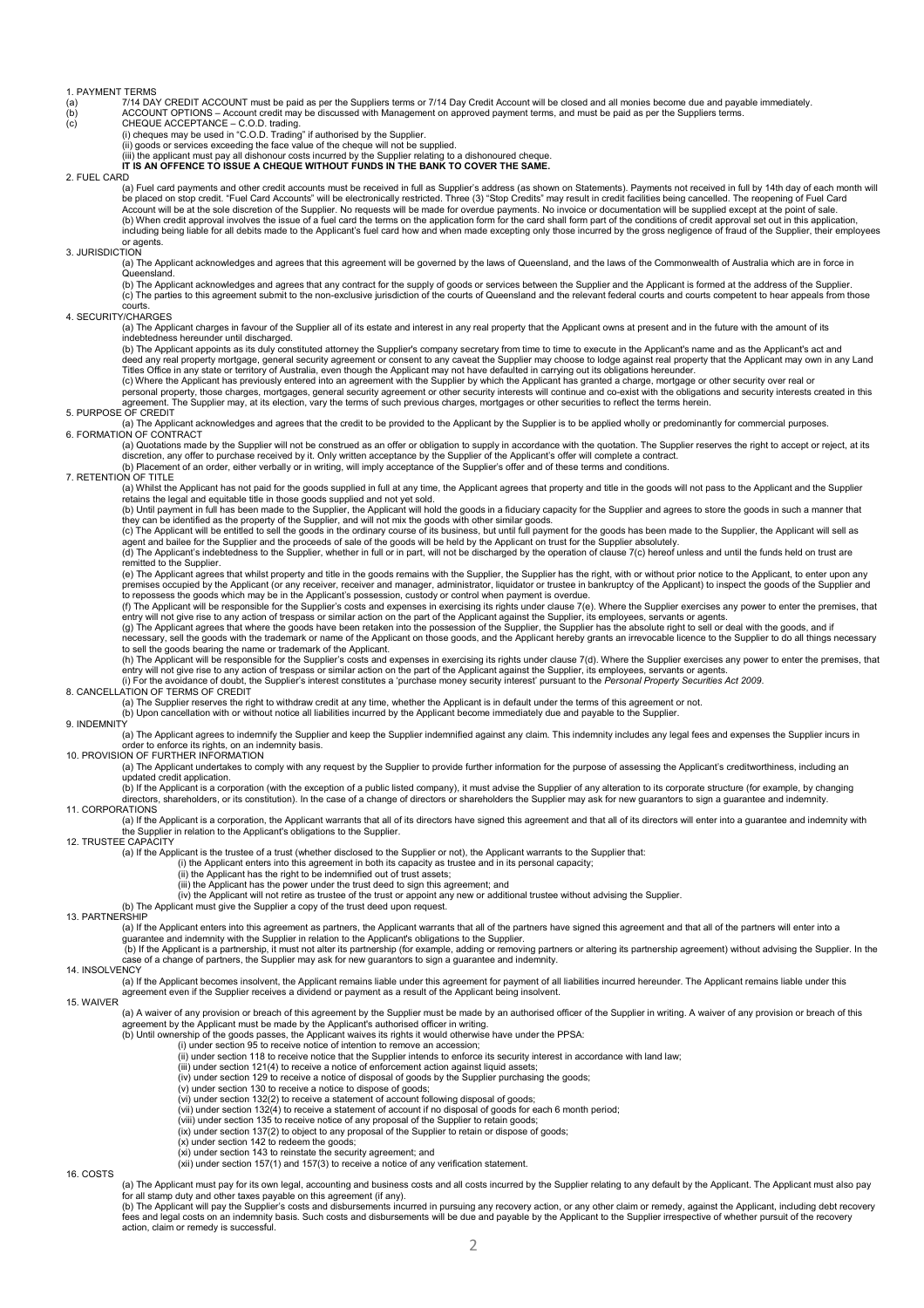(c) The Applicant acknowledges and agrees that payments by the Applicant will be applied by the Supplier as follows.

(i) firstly, in payment of any and all collection costs and legal costs in accordance with clauses 7(e) and 16(b). (ii) secondly, in payment of any interest incurred in accordance with clause 18.

# (iii) thirdly, in payment of the outstanding invoice(s).

### 17. TAXES AND DUTY

we be a the Applicant must pay GST on any taxable supply made by the Supplier to the Applicant under this agreement. The payment of GST is in addition to any other consideration payable by the Applicant for a taxable supply.

### (b) If as a result of:

(i) any legislation becoming applicable to the subject matter of this agreement; or<br>(ii) any changes in legislation or its interpretation by a court of competent jurisdiction or by any authority charged with its administra

the Supplier becomes liable to pay any tax, duty, excise or levy in respect of the amounts received from the Applicant, then the Applicant must pay the Supplier these additional amounts on demand.

### 18. INTEREST RATES

The interest rate on any outstanding debts is a fixed rate of 15 percent per annum.

19. SET-OFF

(a) All payments required to be made by the Applicant under this agreement will be made free of any set-off, or counterclaim and without deduction or withholding.

#### (b) Any amount due to the Supplier from time to time may be deducted from any monies which may be or may become payable to the Applicant by the Supplier. 20. MISCELLANEOUS

(a) The Supplier is not liable for any loss caused to the Applicant by reason of strikes, lockouts, fires, riots, war, embargoes, civil commotions, acts of God or any other activity beyond the Supplier's control.

(b) In relation to the supply of goods, the Supplier's liability is limited to:

(i) replacing the goods or supplying similar goods; (ii) repairing the goods;

(iii) providing the cost for replacing the goods or for acquiring equivalent goods; and (iv) providing the cost for having the goods repaired.

- (c) In relation to the supply of services, the Supplier's liability is limited to: (i) supplying the service again; or
	-

(ii) providing for the cost of having the services supplied again.<br>(d) The Supplier is not liable, whether claims are made or not, for loss of profit, economic or financial loss, damages, consequential loss, loss of opport

(e) The Applicant will, at the request of the Supplier, execute documents and do such further acts as may be required for the Supplier to register the security interest granted by the Applicant under the PPSR.

(f) The Applicant agrees to accept service of any document required to be served, including any notice under this agreement or the PPSR or any originating process, by prepaid post at<br>any address nominated in this applicati

(h) The Applicant irrevocably grants to the Supplier the right to enter upon the Applicant's property or premises, without notice, and without being in any way liable to the Applicant or to the Applicant or to the Applican any third party, of the Supplier has cause to exercise any of their rights under sections 123 and/or 128 of the PPSR, and the Applicant shall indemnify the Supplier from any claims<br>made by any third party as a result of su

(i) Nothing in this agreement shall be read or applied so as to purport to exclude, restrict or modify or have the effect of excluding, restricting or modifying the application in relation to<br>the supply of any goods and/or which by law cannot be excluded, restricted or modified.

### 21. SEVERANCE

 $\alpha$ ) If any provision of this agreement is not enforceable in accordance with its terms, other provisions which are self-sustaining are, and continue to be, enforceable in accordance with  $th$  $\rho$ ir ter

(b) If any part of this agreement is invalid or unenforceable, that part is deleted and the remainder of the agreement remains effective.

### 22 VARIATION

(a) The Applicant agrees that these terms and conditions may be varied, added to, or amended by an authorised officer of the Supplier at any time by written notice to the Applicant. (b) Any proposed variation to these terms and conditions by the Applicant must be requested in writing. The Supplier may refuse any such request without providing reasons either orally or in writing.

### 23. CONSENT TO REGISTER

(a) The Applicant hereby consents to the Supplier recording the details of this Agreement on the Personal Property Securities Register and agrees to do all things necessary and reasonably required by the Supplier to effect such registration.

(b) The Applicant waives any right or entitlement to receive notice of the registration of any security interest(s) created by this instrument on the Personal Property Securities Register. 24 ENTIRE AGREEMENT

This agreement constitutes the entire agreement between the parties relating in any way to its subject matter. All previous negotiations, understandings, representations, warranties, memoranda or commitments about the subject matter of this agreement are merged in this agreement and are of no further effect. No oral explanation or information provided by a

party to another affects the meaning or interpretation of this agreement or constitutes any collateral agreement, warranty or understanding. 25. PERSONAL PROPERTY SECURITIES ACT (PPSA)

(a) For the avoidance of any doubt, the security interest(s) created by this instrument in favour of the Supplier constitutes security interests pursuant to the *Personal Property Securities Act 2009.*

If Bernard Petroleum Pty Ltd determines that this Agreement (or a transaction in connection with it) is or creates a security interest for the purposes of the PPSA, the Applicant agrees to do all things which Bernard Petroleum Pty Ltd considers necessary for the purposes of registering its security interest including providing consents, signing and producing documents or supplying information.

(b) The Applicant agrees to accept service of any document required to be served, including any notice under this agreement or the PPSR or any originating process, by prepaid post at

any address nominated in this application or any other address later notified to the Supplier by the Applicant or the Applicant's authorised representative.<br>(c) The Applicant further agrees that where we have rights in add

 (f) The Applicants waive any right or entitlement to receive notice of the registration of any security interest(s) created by this instrument on the Personal Property Securities Register. 26. PRIVACY ACT

The Applicant agrees to the terms of the *Privacy Act 1988* authorisation contained in this document.<br>The Applicant hereby applies for the opening of an account and provides the above information in support thereof.

I am/We are authorised to sign this credit application form on behalf of the Applicant and the information given is true and correct to the best of my/our knowledge.

| Position. | Signature.                                                                                                                                                                  | Date |  |
|-----------|-----------------------------------------------------------------------------------------------------------------------------------------------------------------------------|------|--|
| Position. | Signature.                                                                                                                                                                  | Date |  |
|           | Location that the credit to be provided to medus by the credit provider is to be applied wholly or predominantly for business or investment purposes (or for both purposes) |      |  |

I declare that the credit to be provided to me/us by the credit provider is to be applied wholly or predominantly for business or investment purposes (or for both purposes)

**IMPORTANT:** You should **NOT** sign this declaration unless this loan is wholly or predominantly for business or investment purposes.

By signing this declaration, you may lose your protection under the Consumer Credit Code. Signature

### PRIVACY ACT 1988 AUTHORISATION

To enable the Supplier to assess the credit application or to review any existing credit, the Applicant and Guar

Supplier to obtain<br>1. from a credit repo

1. from a credit reporting agency a credit report containing personal information about the Applicant and Guarantors in relation to credit provided by the Supplier (section 18K(1)(a) of the *Privacy Act 1988*);<br>2. a report

The Applicant authorises the Supplier to provide certain personal information about the Applicant under section 18E(8)(c) of the<br>*Privacy Act 1988.* The information which may be given to an agency is covered by section 18E

- 
- 

includes:<br>1. the fact that application for credit has been made;<br>
2. the fact that application for credit provider to the Applicant;<br>
3. payments which become overdue more than 60 days;<br>
4. advice that payments are no long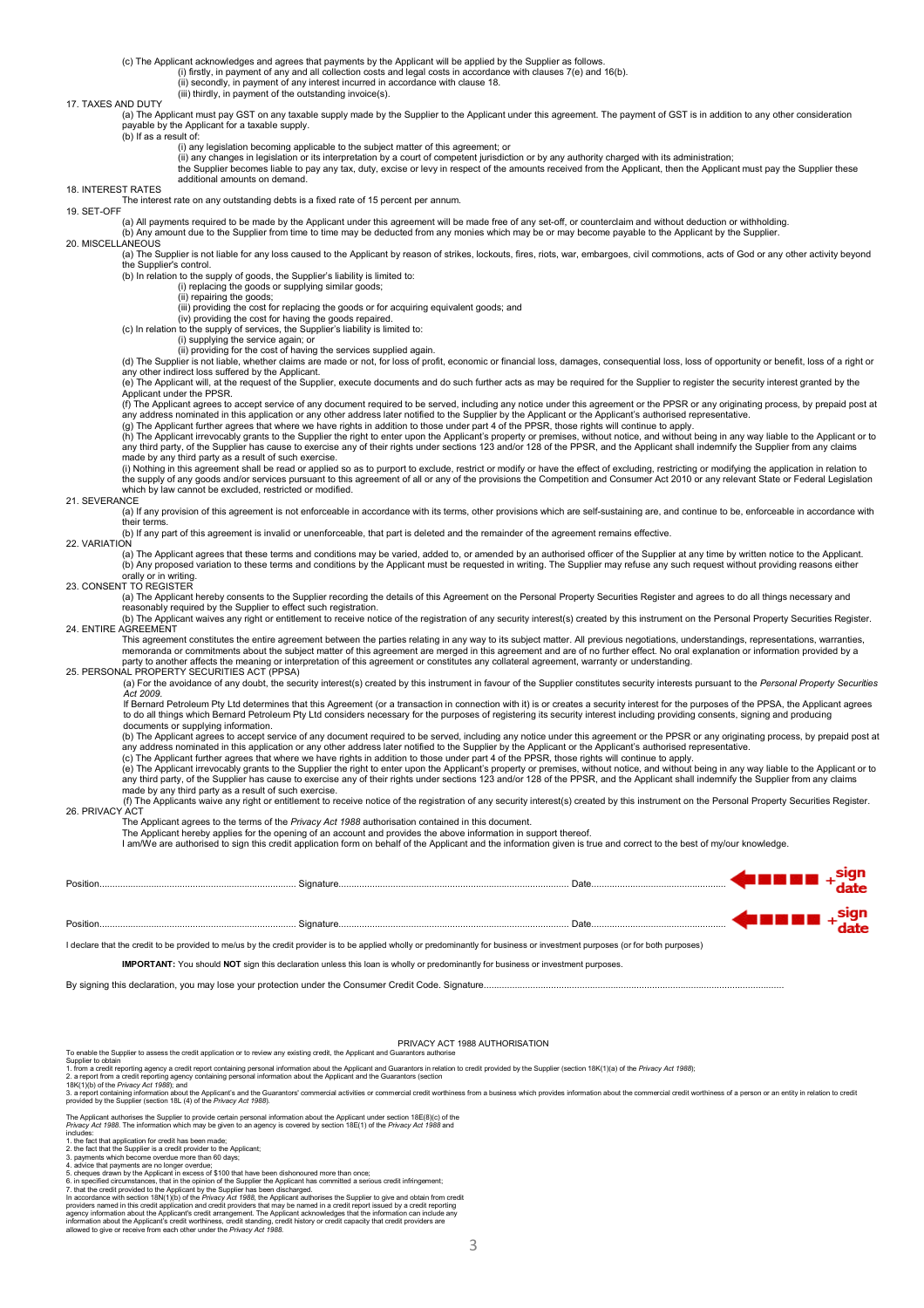

# **DIRECTORS DEED OF GUARANTEE**

| Directors Name: | Home Address: |
|-----------------|---------------|
|                 |               |
| Directors Name: | Home Address: |
|                 |               |
| Directors Name: | Home Address: |
|                 |               |

(**Guarantors**) hereby covenant and undertake and if more than one, jointly and severally, as follows.

### 1. JURISDICTION

(a) The Guarantors acknowledge and agree that this guarantee and indemnity is governed by the laws of Queensland, and the laws of the commonwealth of Australia which are in force in Queensland.

(b) The parties to this guarantee and indemnity submit to the non-exclusive jurisdiction of the courts of Queensland and the relevant federal courts and courts competent to hear appeals from those courts.

### 2. CONSIDERATION

In consideration of the Supplier extending or agreeing to extend credit or further credit to the Applicant at the Guarantors' request (testified by the Guarantors' execution of this agreement) for goods<br>sold or to be sold

### **3. GUARANTEE AND INDEMNITY**

Lat the Guarantors agree to guarantee and indemnify the Supplier against all losses damages or expenses that the Supplier may suffer as a result, either directly or indirectly, of any failure by the Applicant to make due payment of any money owing to the Supplier whether for goods sold or otherwise or to observe the terms of any agreement between the Applicant<br>and the Supplier, including costs on an ind

by the Applicant or Guarantor or by operation of law and including costs ordered by a court to be paid by the Supplier to the Applicant or to any Guarantor including the costs of lodging<br>and withdrawing caveats and/or obta Supplier, and will be available as a Guarantee and Indemnity for the whole of the sums referred to in clauses 2 and 3(a) of this guarantee and indemnity.<br>(c) Where two or more persons execute this guarantee and indemnity,

Guarantors will be deemed to bind the Guarantors jointly and each of the Guarantors severally and the Supplier will be entitled to seek payment in full from any one or more of the Guarantors without seeking payment from the other Guarantors.<br>(d) The Supplier will have the right to proceed against the Guarantors under the Guarantee and Indemnity, irrespective of default of the Applicant to pay and wi

Applicant, as if the primary liability for any money owing was the Guarantors' own. Further, the Suppliers will have the right to proceed against the Guarantors notwithstanding any other<br>rights it may have in relation to t

(e) This guarantee and indemnity will continue in force until such time as the Supplier releases the Guarantors in writing, and notwithstanding the fact that the Guarantors are no longer directors, shareholders or owners of the Applicant.

(f) This guarantee and indemnity is without prejudice to and will not be affected by nor will the rights or remedies of the Supplier against the Guarantors or any of the Guarantors be in any way prejudiced or affected by:

(i) any other security taken by the Supplier from the Applicant or from any other person;

(ii) any waiver or indulgence, whether as to time or otherwise, given to the Applicant or to the Guarantors or any one or more of the Guarantors;<br>(ii) any waiver or indulgence, whether as to time or otherwise, given to the

(iii) by any other act, matter or thing which under the law relating to sureties would or might but for this provision release the Guarantors or any of the Guarantors from all<br>or any par of the Guarantors obligations conta guarantee and indemnity.

## 4. RIGHT OF SUBROGATION

(a) In the event of the Guarantors and/or the other Guarantors making any payment in respect to an obligation of the Applicant whether under a guarantee or indemnity or otherwise,<br>the Guarantors will not exercise any right

(b) In the event of the Applicant going into liquidation, the Guarantors will be prohibited from proving in competition with the Applicant unless and until the Supplier has been paid in full.

### 5. INSOLVENCY OF APPLICANT

No sum of money which the Applicant pays to the Supplier and the Supplier later pays, is obliged to pay, allows in account or is obliged to allow in account to a liquidator, administrator, receiver or<br>trustee in bankruptcy 6. COSTS

(a) The Supplier is at liberty from time to time to charge the account of the Applicant with all costs, charges and expenses, legal or otherwise that the Supplier incurs in connection with:

(i) the account of the Applicant; (ii) this guarantee and indemnity;

- 
- (iii) any other security in respect of the indebtedness of the Applicant to the Supplier; (iv) the preparation, completion and stamping of this deed; or
- (v) the exercise or attempted exercise of any right, power or remedy conferred on the Supplier under or by virtue of this deed; and the same will be part of the monies secured by this deed.

(b) The Guarantors agree to pay the Supplier's costs and disbursements incurred in recovering monies secured by this deed, including debt recovery agency fees and legal costs on an indemnity basis.

(c) The Guarantors appoint as their duly constituted attorney the Supplier's company secretary from time to time to execute in the Guarantors' names and as the Guarantors' act and deed any real property mortgage, bill of sale or consent to any caveat the Supplier may choose to lodge against real property that the Guarantors may own in any Land Titles Office in any state or territory of Australia, even though the Guarantors may not have defaulted in carrying out their obligations hereunder.

### 7. VARIATION

 $\alpha$ ). The Guarantors authorise the Supplier to give time or any other indulgence or consideration to the Applicant in respect of compliance with its obligations to the Supplier, even if giving time or any other indulgence or consideration has the effect of increasing the Guarantors' liability under this guarantee and indemnity.<br>(b) The Guarantors agree that this guarantee and indemnity will not be avoided

with the Applicant, even if such variation or alteration has the effect of increasing the Guarantors' liability under this guarantee and indemnity.

## 8. SEVERANCE

If any provision of this guarantee and indemnity is not enforceable in accordance with its terms, other provisions which are self-sustaining are and continue to be enforceable in accordance with their terms.

9. SECURITY/CHARGE

(a) The Guarantors charge in favour of the Supplier all of their estate and interest in any real property that the Guarantors own at present and in the future with the amount of their

indebtedness hereunder until discharged, such indebtedness to include all amounts referred to in clauses 0 and (a).<br>(b) The Guarantors charge in favour of the Supplier all of their estate and interest in any personal prope

(c) This guarantee and indemnity secures the repayment of all monies owed by the Applicant whatsoever, and this deed constitutes the entire guarantee.

(d) Where the Guarantors have previously entered into an agreement with the Supplier by which the Guarantors have granted a charge, mortgage or other security over real or personal<br>property, those charges, mortgages or oth

(a) For the avoidance of any doubt, the security interest(s) created by this instrument in favour of the Supplier constitutes security interests pursuant to the *Personal Property Securities Act 2009*.

 If Bernard Petroleum Pty Ltd determines that this Agreement (or a transaction in connection with it) is or creates a security interest for the purposes of the PPSA, the Applicant agrees to do all things which Bernard Petroleum Pty Ltd considers necessary for the purposes of registering its security interest including providing consents, signing and producing documents or supplying information.

(b) The Guarantors waive any right or entitlement to receive notice of the registration of any security interest(s) created by this instrument on the Personal Property Securities Register.

11. PRIVACY ACT

The Guarantors agree to the terms of the *Privacy Act 1988* authorisation contained in this document.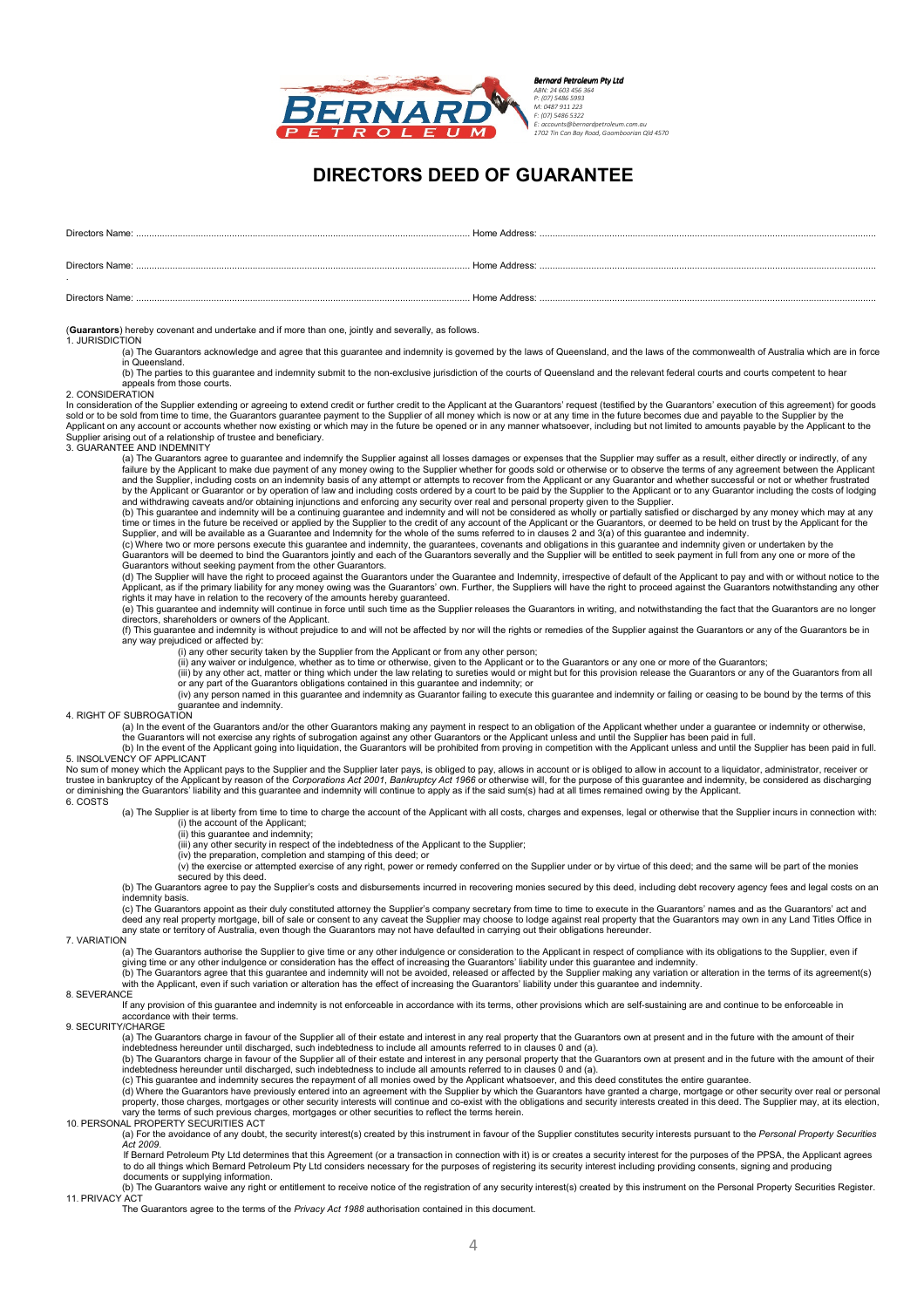# **DIRECTORS DEED OF GUARANTEE (cont)**

| IN WITNESS Whereof the parties hereto have set their hands the day and year first herein before written. |                          |           |
|----------------------------------------------------------------------------------------------------------|--------------------------|-----------|
| IN WITNESS WHEREOF these presents have been duly executed the day and year first hereinafter written.    |                          |           |
| Signed, sealed and delivered by the said Guarantor;                                                      | Director's Signature     |           |
| In the presence of: Witness                                                                              | <b>Witness Signature</b> | Dated: // |
| Signed, sealed and delivered by the said Guarantor:                                                      | Director's Signature     |           |
| In the presence of: Witness                                                                              | <b>Witness Signature</b> | Dated: // |
| Signed, sealed and delivered by the said Guarantor:                                                      | Director's Signature     |           |
| In the presence of: Witness                                                                              | Witness Signature        | Dated: /  |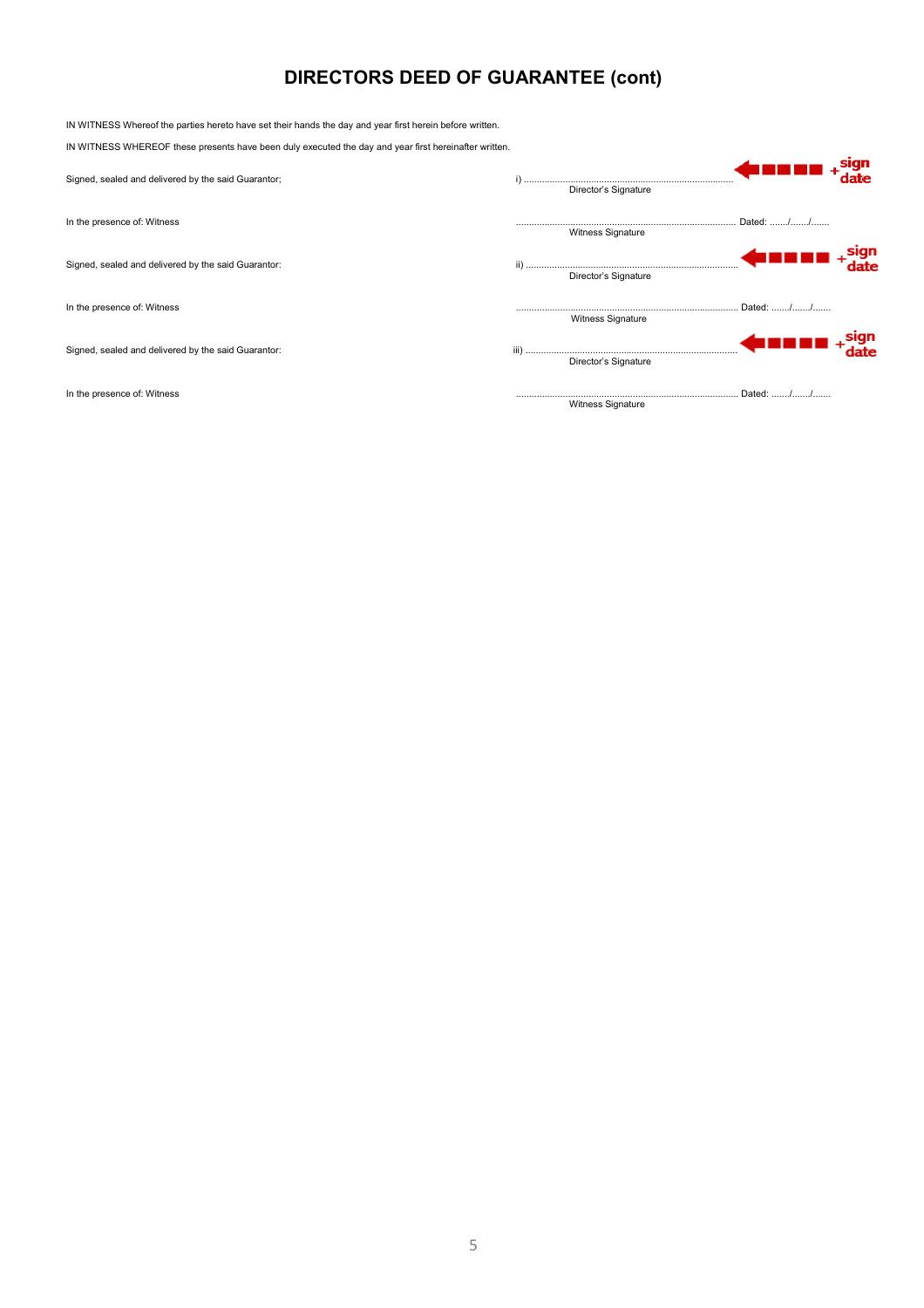

*Bernard Petroleum Pty Ltd ABN: 24 603 456 364 P: (07) 5486 5993 M: 0487 911 223 F: (07) 5486 5322 E: accounts@bernardpetroleum.com.au 1702 Tin Can Bay Road, Goomboorian Qld 4570* 

# **FUEL CARD REQUEST FORM 24HR DIESEL COMPAC CARD TERMINAL**

**EXECUTE ADDITIONAL RE-ISSUE** 

**APPLICANT NAME:** 

I ............................................................................................................ the applicant, request that you issue Fuel card/s detailed below.



| <b>CARD DETAILS (LINE 2)</b><br>(MAX 27 CHARACTERS INCLUDING SPACES) | <b>REGO / NAME</b><br>(MAX 7 CHARACTERS) |  |  | FLEET NO. | PIN#<br>(OPPITIONAL) | <b>OFFICE USE</b><br><b>ONLY</b><br>(CARD#) |  |  |
|----------------------------------------------------------------------|------------------------------------------|--|--|-----------|----------------------|---------------------------------------------|--|--|
|                                                                      |                                          |  |  |           |                      |                                             |  |  |
|                                                                      |                                          |  |  |           |                      |                                             |  |  |
|                                                                      |                                          |  |  |           |                      |                                             |  |  |
|                                                                      |                                          |  |  |           |                      |                                             |  |  |
|                                                                      |                                          |  |  |           |                      |                                             |  |  |
|                                                                      |                                          |  |  |           |                      |                                             |  |  |
|                                                                      |                                          |  |  |           |                      |                                             |  |  |
|                                                                      |                                          |  |  |           |                      |                                             |  |  |
|                                                                      |                                          |  |  |           |                      |                                             |  |  |
|                                                                      |                                          |  |  |           |                      |                                             |  |  |
|                                                                      |                                          |  |  |           |                      |                                             |  |  |
|                                                                      |                                          |  |  |           |                      |                                             |  |  |

| Signature | ל בר<br>pucc |  |
|-----------|--------------|--|
| -         |              |  |

as per Credit Application Form.

The applicant herby agrees to be liable for all purchases made on the Fuel card/s irrespective of how they were incurred excepting only for those incurred by the gross negligence of fraud of the supplier or his employees or agents.

The applicant agrees that all of the terms set out in the credit application form apply to each of the Fuel cards including cards that are re-issued.

Any Fuel card that is lost or mislaid must be reported to the supplier immediately.

The Fuel card/s are valued only at participating service stations for the period show on the card.

The supplier will not be liable if, for any reason, a participating service station will not accept the Fuel card/s.

Fees will apply to Fuel cards at the rate of \$50.00 plus GST per annum, per card.

Fees will apply for replacement of lost or damaged cards at the rate of \$5.00 plus GST per card.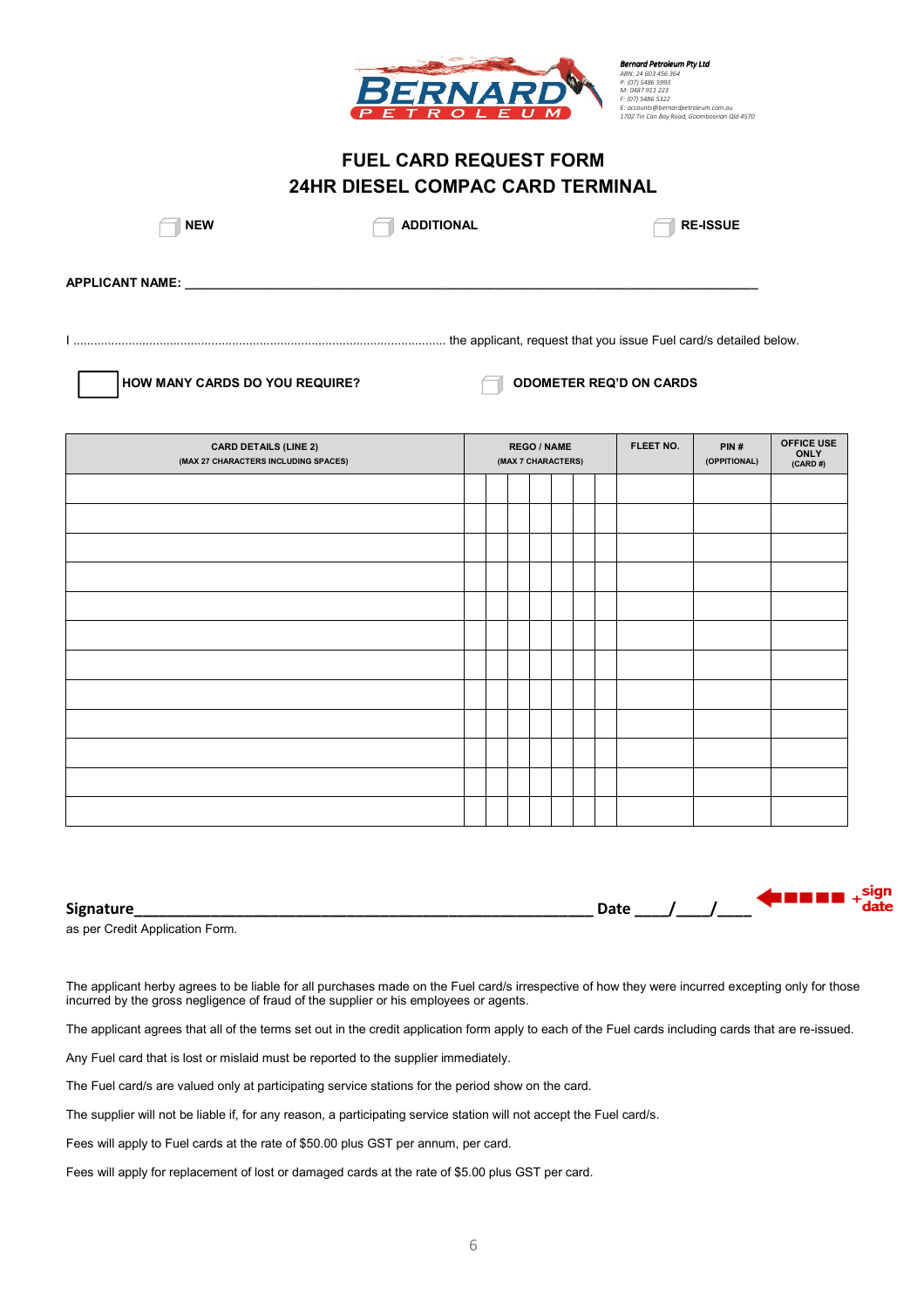

**Bernard Petroleum Pty Ltd<br>8.81: 24 603 456 364<br>P: (07) 5486 5993<br>M: 0487 911 223<br>E: (07) 5486 5322<br>E: (07) 5486 5322<br>SE: OCOME@ENernardpetroleum.com.au<br>1702 Tin Can Bay Road, Goomboorian Qld 4570** 

# **DIRECT DEBIT REQUEST**

|                                                                                                           | Request and Authority to debit the account named below to pay<br><b>BERNARD PETROLEUM PTY LTD</b>                                                                                                                                                                                                                                                                                                                                                                                |                                                                     |  |  |  |  |
|-----------------------------------------------------------------------------------------------------------|----------------------------------------------------------------------------------------------------------------------------------------------------------------------------------------------------------------------------------------------------------------------------------------------------------------------------------------------------------------------------------------------------------------------------------------------------------------------------------|---------------------------------------------------------------------|--|--|--|--|
| <b>Request and Authority to debit</b>                                                                     | Surname or company name __________                                                                                                                                                                                                                                                                                                                                                                                                                                               |                                                                     |  |  |  |  |
|                                                                                                           | Given names or ACN/ABN<br>("you")                                                                                                                                                                                                                                                                                                                                                                                                                                                |                                                                     |  |  |  |  |
|                                                                                                           | request and authorise Bernard Petroleum Pty Ltd User Id<br><b>ABN 24</b><br>603 456 364 to arrange, through its own financial institution, for any<br>amount Bernard Petroleum Pty Ltd may debit or charge you to be debited<br>through the Bulk Electronic Clearing System from an account held at the<br>financial institution identified below and paid to Bernard Petroleum Pty<br>Ltd, subject to the terms and conditions of the Direct Debit Request Service<br>Agreement |                                                                     |  |  |  |  |
| Insert the name and<br>address of                                                                         | <b>Financial institution name</b>                                                                                                                                                                                                                                                                                                                                                                                                                                                | <b>Address</b>                                                      |  |  |  |  |
| financial institution at which account                                                                    |                                                                                                                                                                                                                                                                                                                                                                                                                                                                                  |                                                                     |  |  |  |  |
| is held                                                                                                   |                                                                                                                                                                                                                                                                                                                                                                                                                                                                                  |                                                                     |  |  |  |  |
| Insert details of                                                                                         | Name on account                                                                                                                                                                                                                                                                                                                                                                                                                                                                  |                                                                     |  |  |  |  |
| account to be debited                                                                                     |                                                                                                                                                                                                                                                                                                                                                                                                                                                                                  |                                                                     |  |  |  |  |
|                                                                                                           | <b>BSB</b> number                                                                                                                                                                                                                                                                                                                                                                                                                                                                |                                                                     |  |  |  |  |
|                                                                                                           | Account number                                                                                                                                                                                                                                                                                                                                                                                                                                                                   |                                                                     |  |  |  |  |
| Acknowledgment                                                                                            | By signing this Direct Debit Request you acknowledge having read and<br>understood the terms and conditions governing the debit arrangements<br>between you and Bernard Petroleum Pty Ltd as set out in this Request and<br>in your Direct Debit Request Service Agreement.                                                                                                                                                                                                      |                                                                     |  |  |  |  |
| <b>Payment Details</b>                                                                                    | [The maximum amount to be debited at any one time is:                                                                                                                                                                                                                                                                                                                                                                                                                            |                                                                     |  |  |  |  |
|                                                                                                           | ____ ____ ____ ____  -  ____ <br>\$                                                                                                                                                                                                                                                                                                                                                                                                                                              |                                                                     |  |  |  |  |
|                                                                                                           | (amount in words)                                                                                                                                                                                                                                                                                                                                                                                                                                                                |                                                                     |  |  |  |  |
|                                                                                                           | advice.<br>or                                                                                                                                                                                                                                                                                                                                                                                                                                                                    | Debits may be made seven/fourteen days after the issue of a billing |  |  |  |  |
|                                                                                                           | The first debit may be made on $\frac{1}{\sqrt{2}}$ / $\frac{1}{\sqrt{2}}$ and at<br>weekly / fortnightly / monthly / quarterly / half yearly / intervals after that                                                                                                                                                                                                                                                                                                             |                                                                     |  |  |  |  |
| Please sign and date:                                                                                     |                                                                                                                                                                                                                                                                                                                                                                                                                                                                                  |                                                                     |  |  |  |  |
| Signature_<br>(If signing for a company; sign and print full name and capacity for signing e.g. director) |                                                                                                                                                                                                                                                                                                                                                                                                                                                                                  | Date $\frac{1}{\sqrt{2}}$                                           |  |  |  |  |
|                                                                                                           |                                                                                                                                                                                                                                                                                                                                                                                                                                                                                  |                                                                     |  |  |  |  |